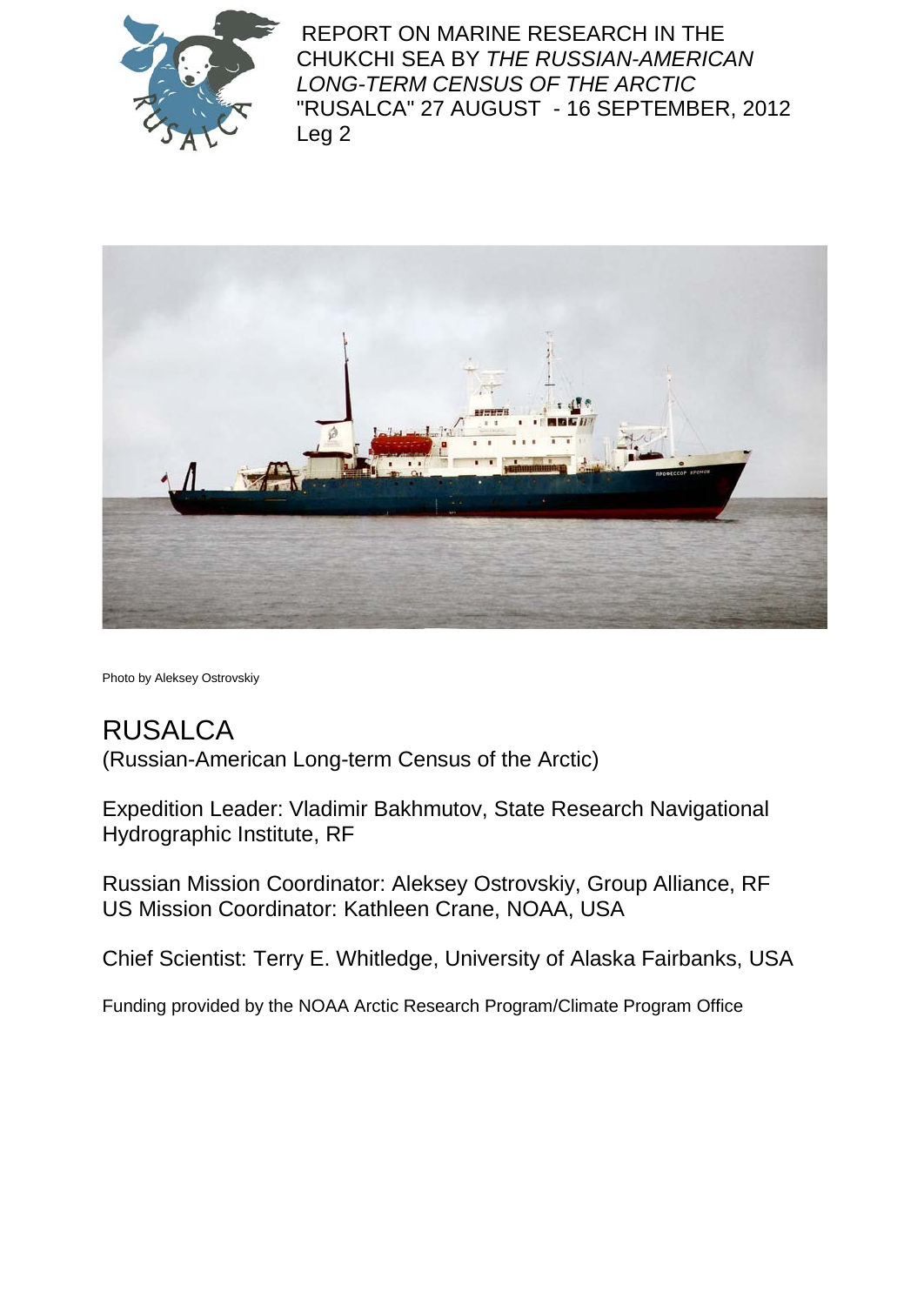#### **Russian Federation Permissions for Research**

|                                                       | ОАО «ГНИНГИ»                                     | МИНИСТЕРСТВО ОБОРОНЫ РОССИЙСКОЙ ФЕДЕРАЦИИ<br>Открытое акционерное общество<br>Сударственный научно-исследовательский»<br>НАВИГАЦИОННО-ГИДРОГРАФИЧЕСКИЙ ИНСТИТУТ» |
|-------------------------------------------------------|--------------------------------------------------|------------------------------------------------------------------------------------------------------------------------------------------------------------------|
| Кожевенная линия, д. 41<br>Санкт-Петербург, 199106    | Тел. +7 (812) 322-2113<br>Тел. +7 (812) 322-0566 | Факс +7 (812) 322-3319<br>E-mail: mail@gningi.ru                                                                                                                 |
|                                                       | OFPH 1097847167220                               | ИНН/КПП 7801496922/780101001                                                                                                                                     |
| « 199 » февраля 2012 г. № 9/ЦИИ-4/ 183<br>Ha Nº<br>OT |                                                  |                                                                                                                                                                  |

Генеральному директору ООО "Группа Альянс" КЕОНДЖЯНУ В.П.

#### Уважаемый Виталий Павлович!

Сообщаю Вам, что План морских научных исследований во внутренних морских водах, в территориальном море, в исключительной экономической зоне и на континентальном шельфе Российской Федерации утвержден приказом Минобрнауки России от 26 января 2012 г. № 50.

В соответствии с пунктом 9 Плана ОАО «ГНИНГИ» запланировано проведение морских научных исследований в Беринговом и Чукотском морях на нис «Профессор Хромов» в период с 09.07 по 16.09.2012 г. по международной Российско-Американской программе изучения Арктики «РУСАЛКА».

В настоящее время готовится процедура разработки документации для издания Распоряжения Правительства Российской Федерации  $\circ$ многократном пересечении государственной границы. Разрешение на проведение экспедиции «РУСАЛКА - 2012» будет выдано в установленном порядке.

С уважением,

Генеральный директор

С.П.Алексеев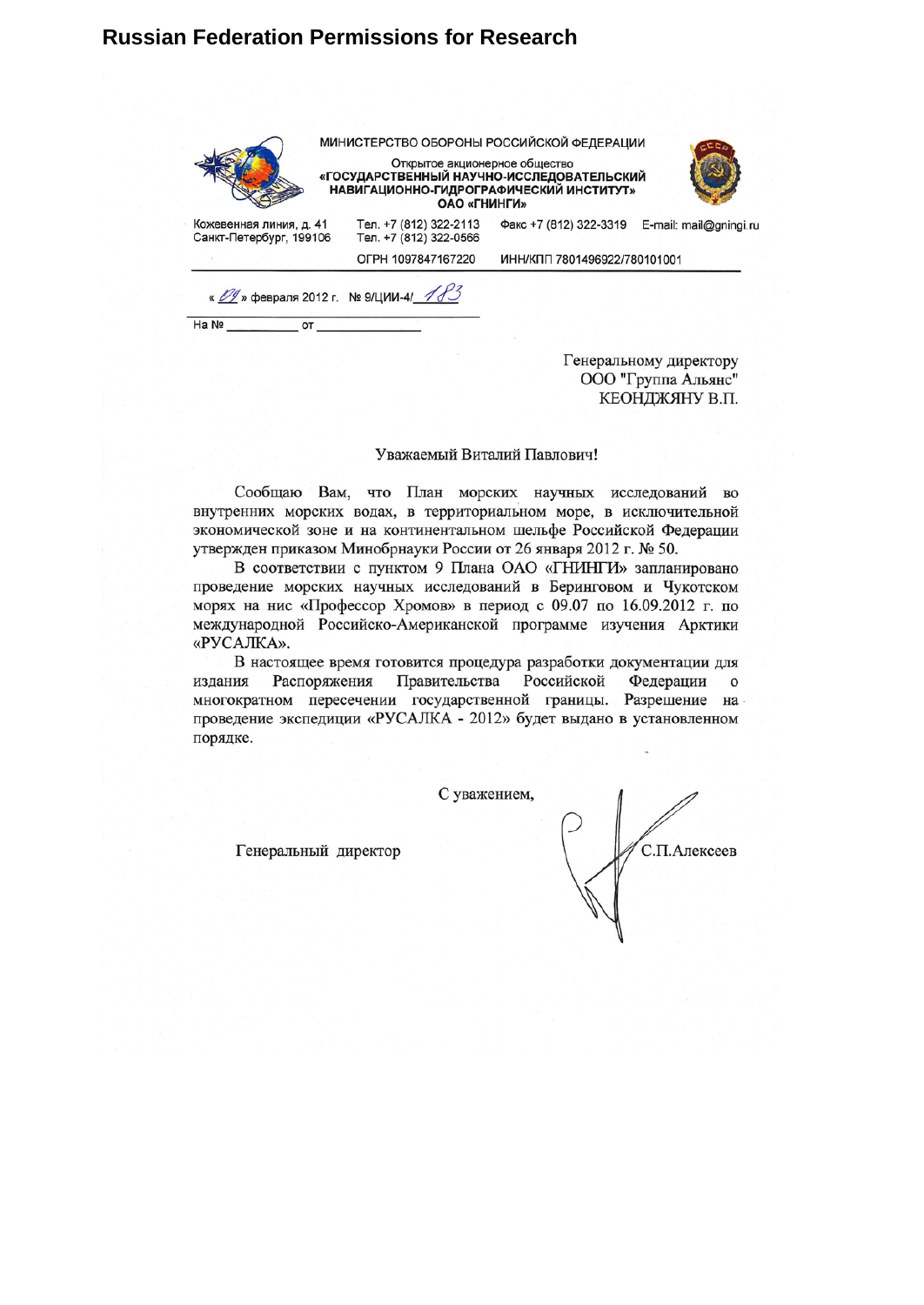|                                                    | Открытое акционерное общество<br>«ГОСУДАРСТВЕННЫЙ НАУЧНО-ИССЛЕДОВАТЕЛЬСКИЙ<br>НАВИГАЦИОННО-ГИДРОГРАФИЧЕСКИЙ ИНСТИТУТ»<br>ОАО «ГНИНГИ» |                              |                        |
|----------------------------------------------------|---------------------------------------------------------------------------------------------------------------------------------------|------------------------------|------------------------|
| Кожевенная линия, д. 41<br>Санкт-Петербург, 199106 | Тел. +7 (812) 322-2113<br>Тел. +7 (812) 322-0566                                                                                      | Факс +7 (812) 322-3319       | E-mail: mail@gningi.ru |
|                                                    | OFPH 1097847167220                                                                                                                    | ИНН/КПП 7801496922/780101001 |                        |

Генеральному директору ООО «Группа «Альянс» В.П.КЕОНДЖЯНУ

#### Уважаемый Виталий Павлович!

Сообщаю Вам условия и действующие правила проведения морских научных исследований по Российско-Американской программе «Русалка» в 2012 г.

В соответствии с Разрешением Министерства образования и науки Российской Федерации от 19 апреля 2012 г. № 40 ОАО «Государственный научно-исследовательский навигационно-гидрографический институт» имеет право выполнять заявленные морские научные исследования на НИС «Профессор Хромов» в территориальном море и в исключительной экономической зоне Российской Федерации.

Вместе с тем, планируемые исследования, связанные с пересечением Государственной границы Российской Федерации, должны выполняться в соответствии с требованиями ст. 9, 11 Закона Российской Федерации от 1 апреля 1993 г. № 4730-1 «О Государственной Границе Российской Федерации», ст. 3. гл.I Федерального Закона Российской Федерации от 15 августа 1996 г. № 114-ФЗ «О порядке выезда из Российской Федерации и въезда в Российскую Федерацию», п. 1 ст. 28 гл. IV Федерального Закона Российской Федерации от 31 июля 1998 г. № 155-ФЗ «О внутренних морских водах, территориальном море, исключительной экономической зоне и континентальном шельфе Российской Федерации», которые предусматривают обязательный заход в ближайший пункт пропуска через Государственную границу.

В ходе консультаций с руководством Пограничного управления по Чукотскому Автономному Округу получено подтверждение возможности выполнения морских научных исследований на НИС «Профессор Хромов» в исключительной экономической зоне РФ в соответствии с выданным Разрешением без ограничений по пограничному режиму, а так же определены ближайшие пункты пропуска через Государственную границу: п. Провидения и порт Анадырь для оформления при пересечении Государственной границы РФ для работы в территориальном море РФ.

Прошу довести эту информацию координатору проекта от НОАА Катлин Крейн и руководителю проекта от ООО «Группа «Альянс» Островскому А.А. в возможно короткий срок на НИС «Профессор Хромов».

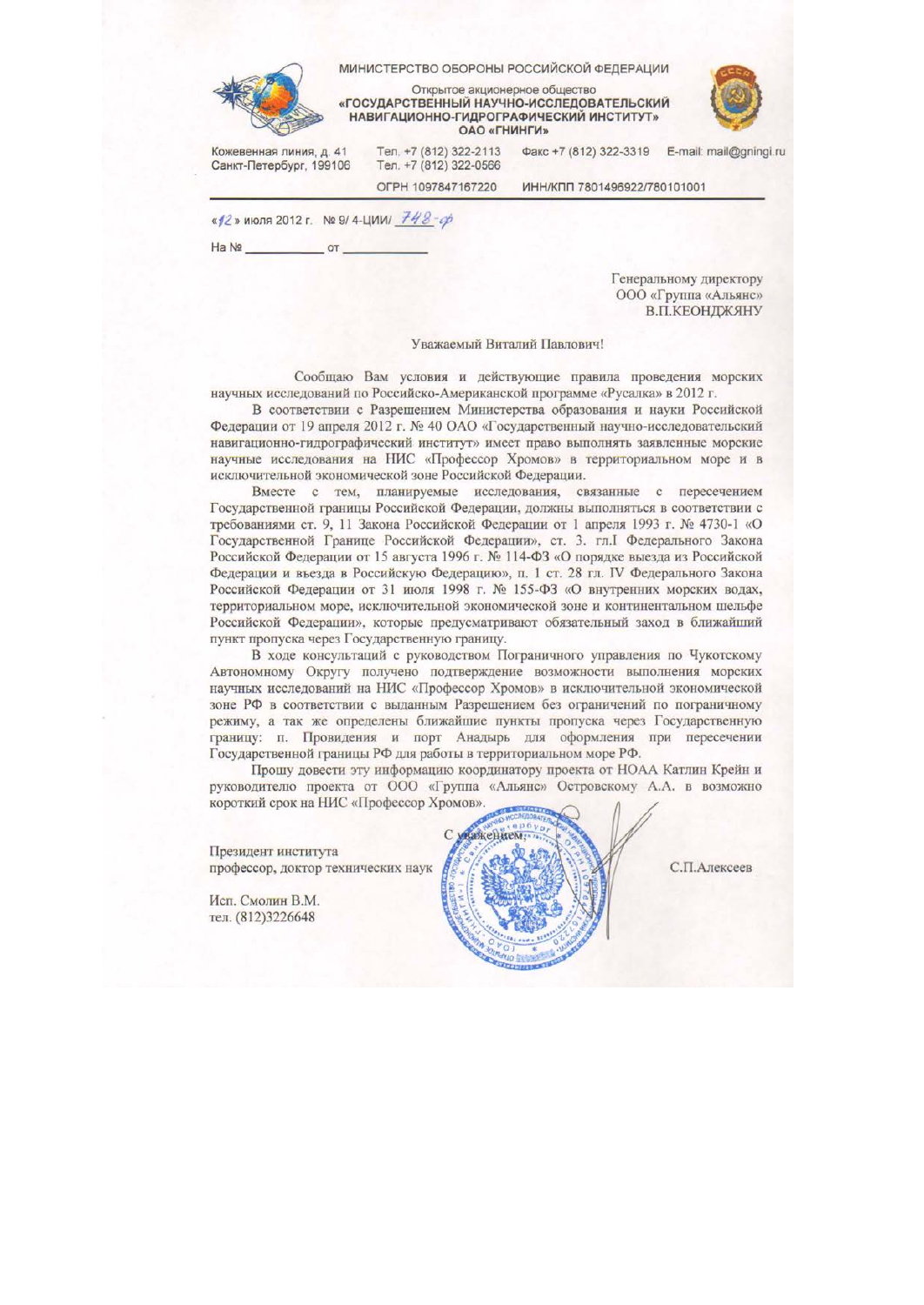### **Primary objectives of the RUSALCA project**

The primary objectives of the 2012 RUSALCA Leg 2 expedition, as well as the scientific goals are:

- Observations of the thermohaline structure and dynamics of water masses passing across the Bering Strait into and beyond the East Siberian and the Chukchi Seas;
- investigation of the change in the oceanographic transport pathways of Pacific Water and its thermodynamic processes in frontal zones and in areas that have been newly subjected to the loss of sea ice cover for the purpose of determination of vertical and horizontal changes in convection and mixing;
- evaluation of heat-mass exchange processes between water masses transiting from the Bering Strait through the Chukchi Sea and East Siberian Sea into the Arctic Ocean Beyond.
- determination of the influence of wind-wave mixing on the structure of the water column in conditions where sea ice cover is disappearing
- Investigating the ecosystem responses to these physical changes in the Pacific part of the Arctic Ocean: the most rapidly changing region of the most rapidly changing ocean on the planet.

### **Tasks of the Expedition**

The following observations were undertaken during 2012:

- vertical profiles of temperature, conductivity, fluorescence, light transmission, CDOM fluorescence and water samples along transects of stations in the Chukchi Sea, western and eastern channels of the Bering Strait and several transects across the Chukchi Sea using a CTD- Rosette system provided by both the University of Alaska and Woods Hole Oceanographic Institutions
- sediment sampling of the seafloor to assess the location, concentration and degassing of gas-hydrates from the Chukchi and East Siberian Seas;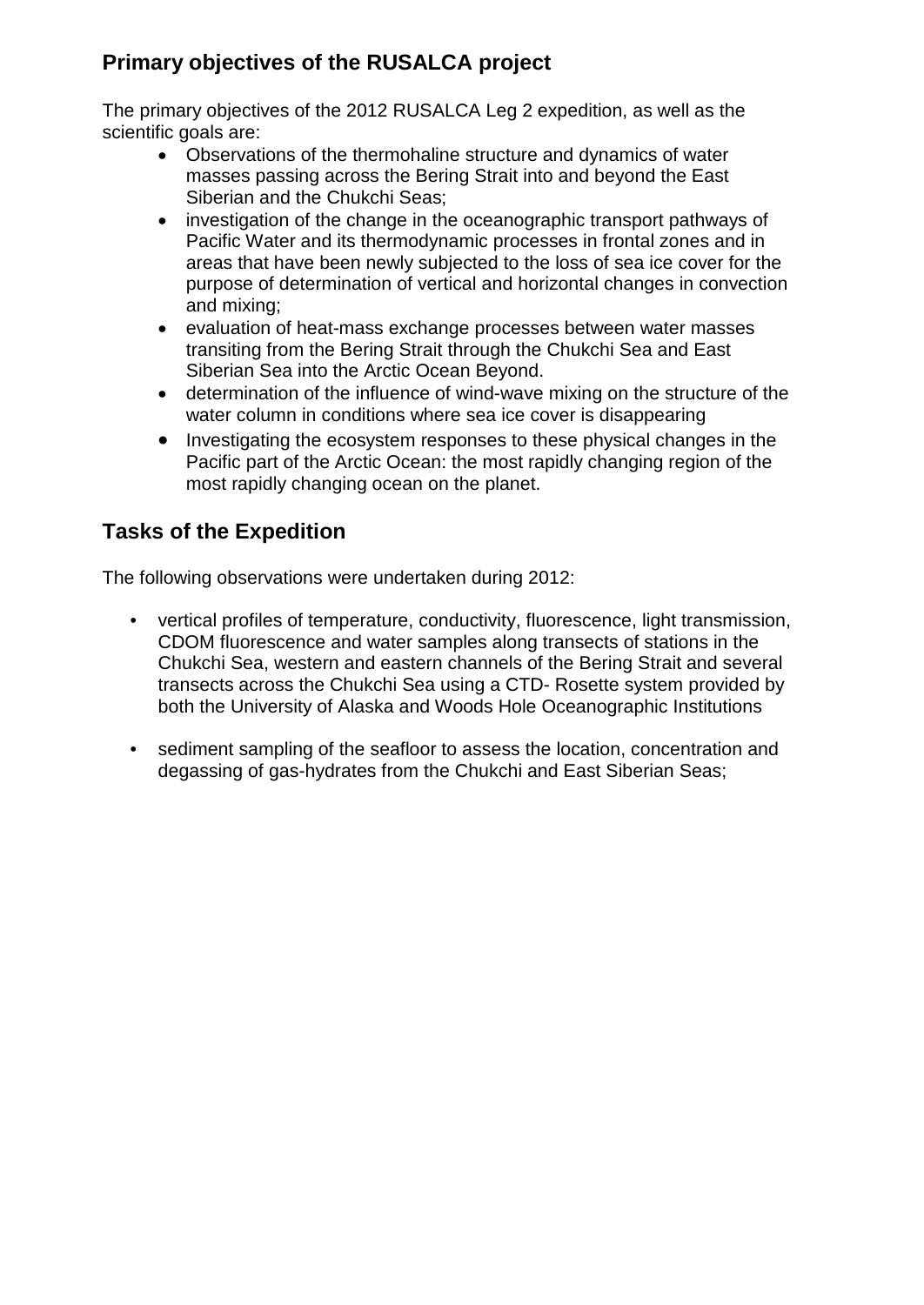- sampling of the biomass and distribution of benthic, and water column invertebrates, plankton, fish and marine mammals to better understand the consequences of climate change on the Arctic ecosystems in the region where sea ice thawing has been a maximum.
- Observations of marine mammals and seabirds for the purpose of completing a census in both U.S. and Russian Federation waters.

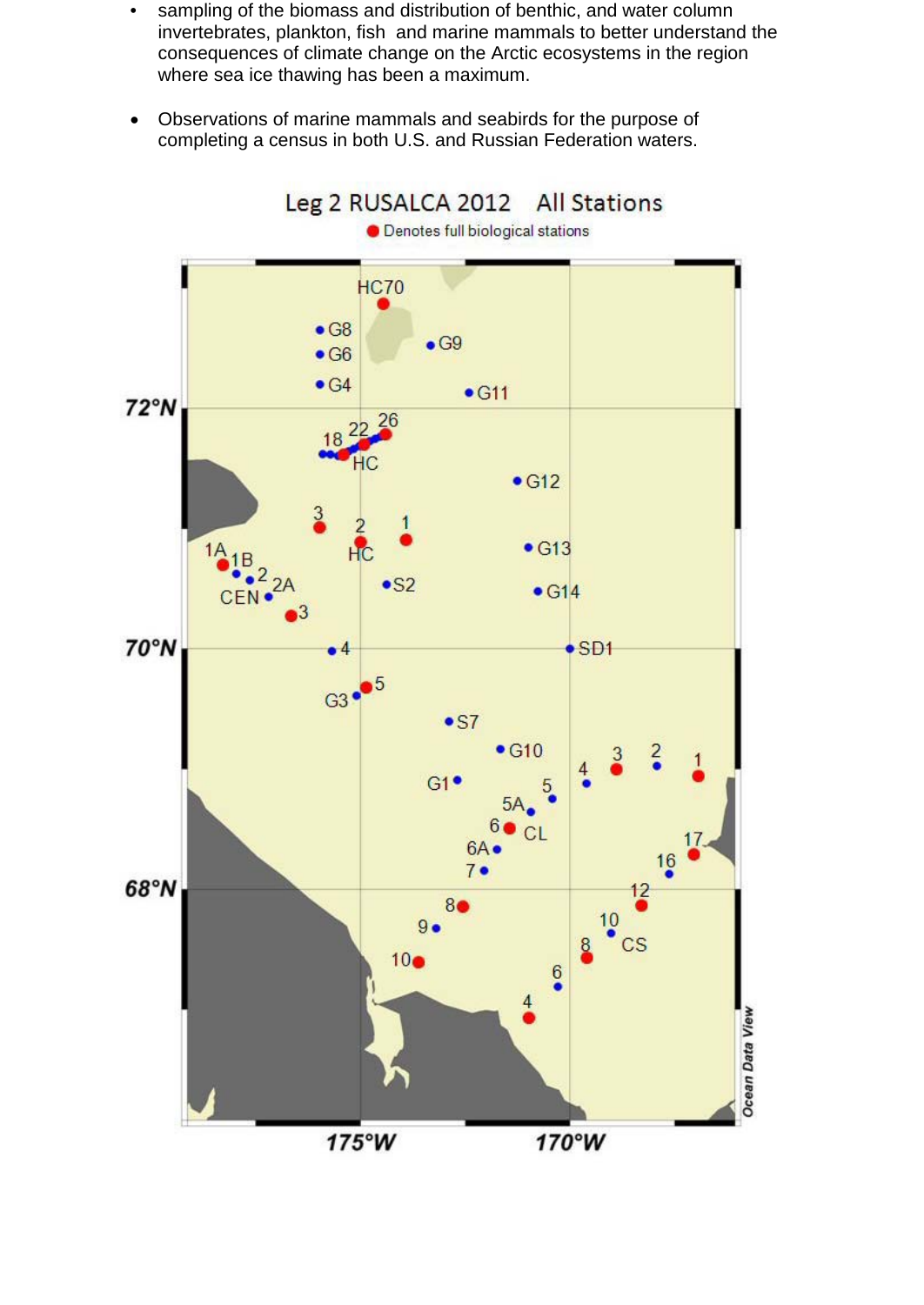## **STATION LOCATIONS**

| OCATIONS |     |
|----------|-----|
| Lat      | Lon |

|                |                 | Sta# Name North     | West                   | 13 |                |                 | CL6 68.518 171.462      |                        |
|----------------|-----------------|---------------------|------------------------|----|----------------|-----------------|-------------------------|------------------------|
| 1              |                 | CS4 66.934 170.986  |                        | 14 | G1             |                 | 68.907 172.686          |                        |
| $\overline{2}$ | CS <sub>6</sub> | 67.189 170.287      |                        | 15 |                |                 | CL6A 68.331 171.742     |                        |
| 3              | CS <sub>8</sub> | 67.431 169.610      |                        | 16 |                |                 | CL7 68.155 172.051      |                        |
| 4              |                 | CS12 67.874 168.314 |                        | 17 | S7             |                 | 69.395 172.8872         |                        |
| 5              |                 | CS16 68.127 167.627 |                        | 18 | G <sub>3</sub> |                 | 69.611 175.093          |                        |
| 6              |                 | CS17 68.298 167.044 |                        | 19 |                |                 | CEN5 69.684 174.843     |                        |
| 7              | CL <sub>1</sub> | 68.949 166.916      |                        | 20 |                |                 | CEN4 69.982 175.686     |                        |
| 8              | CL <sub>2</sub> | 69.024 167.922      |                        | 21 |                |                 | CEN3 70.284 176.669     |                        |
| 9              | CL <sub>3</sub> |                     | 69.005 168.896         |    |                |                 | 22 CEN2A 70.433 177.194 |                        |
| 10             | CL <sub>4</sub> | 68.880 169.608      |                        |    |                |                 | 23 CEN2A 70.570 177.642 |                        |
| 11             | CL <sub>5</sub> | 68.753 170.423      |                        |    |                |                 | 24 CEN1B 70.624 177.963 |                        |
| 12             |                 |                     | CL5A 68.643 170.937    |    |                |                 | 25 CEN1A 70.711 178.291 |                        |
| 26             |                 |                     | CEN1 70.795 178.567    |    |                |                 |                         | 44 HC15 71.558 175.790 |
| 27             | S <sub>2</sub>  |                     | 70.533 174.3725        |    | 53             | G4              |                         | 72.200 175.967         |
| 28             | HC <sub>1</sub> |                     | 70.920 173.900         |    | 54             | G5              |                         | 72.367 175.967         |
| 29             |                 |                     | HC2 70.900 175.010     |    | 55             | G6              |                         | 72.450 175.967         |
| 30             |                 |                     | HC3 71.020 175.990     |    | 56             | G7              |                         | 72.500 175.967         |
|                |                 |                     | 31 HC26 71.790 174.396 |    | 57             | G8              |                         | 72.650 175.967         |
| 32             |                 |                     | HC25 71.767 174.522    |    | 58             |                 |                         | HC70 72.872 174.454    |
| 33             |                 |                     | HC24 71.747 174.646    |    | 59             | G9              |                         | 72.524 173.326         |
| 34             |                 |                     | HC23 71.727 174.778    |    | 60             | G11             |                         | 72.130 172.409         |
| 35             |                 |                     | HC22 71.709 174.887    |    | 61             | G12             |                         | 71.398 171.257         |
| 37             |                 |                     | HC21 71.686 175.028    |    | 62             | G13             |                         | 70.843 170.994         |
| 39             |                 |                     | HC20 71.663 175.160    |    | 53             | G14             |                         | 70.477 170.764         |
| 40             |                 |                     | HC19 71.644 175.285    |    | 54             | SD <sub>1</sub> |                         | 70.000 170.000         |
| 41             | <b>HC18</b>     | 71.622              | 175.412                |    | 55             | G10             |                         | 69.165 171.661         |
| 42             |                 |                     | HC17 71.601 175.538    |    |                |                 |                         |                        |
| 43             |                 |                     | HC16 71.580 175.665    |    | 56             | CL3             |                         | 69.005 168.896         |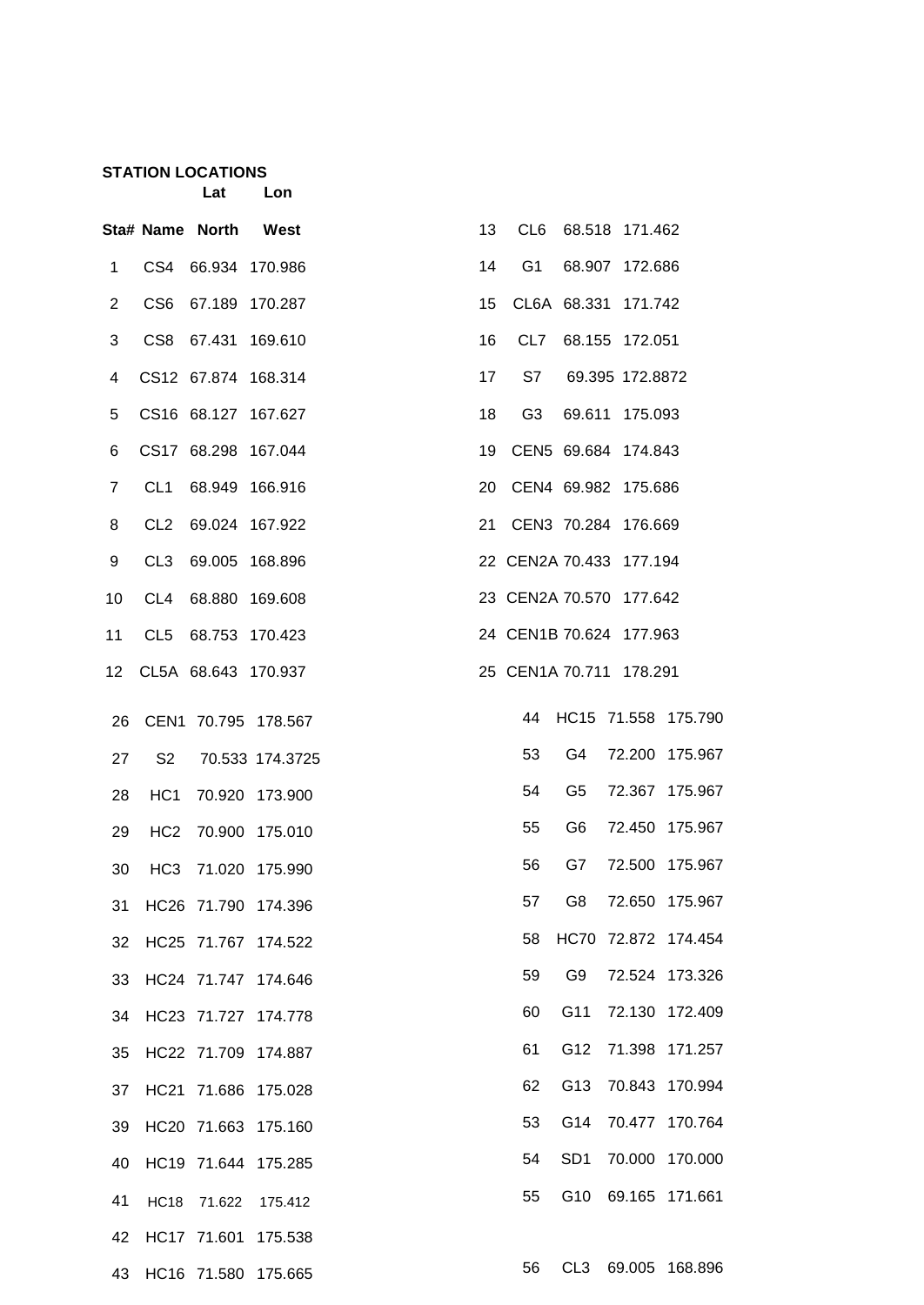|  | 57 CL6 68.518 171.462  |
|--|------------------------|
|  | 58 CL8 67.867 172.553  |
|  | 59 CL9 67.675 173.192  |
|  | 60 CL10 67.404 173.604 |
|  | 61 CS4 66.934 170.986  |

|  | 62  CS6  67.19  170.29 |                        |
|--|------------------------|------------------------|
|  |                        | 63 CS8 67.431 169.610  |
|  | 64 CS10 67.63 169.02   |                        |
|  |                        | 65 CS12 67.874 168.314 |

## **RUSALCA 2012 Leg 2 Participants**

| #   | <b>Name &amp; Surname</b>    | <b>Country</b> | <b>Science group</b>  | Organization          |
|-----|------------------------------|----------------|-----------------------|-----------------------|
| 1.  | Aleksey Ostrovskiy           | Russia         | Oversight             | <b>Group Alliance</b> |
| 2.  | <b>Alexander Bosin</b>       | <b>Russia</b>  | Geology               | POI RAS               |
| 3.  | Alexander Kolesnik           | Russia         | Geology               | <b>POI RAS</b>        |
| 4.  | Alexander Savvichev          | Russia         | Microbiology          | <b>INMI RAS</b>       |
| 5.  | Alexey Merkuliev             | Russia         | <b>Epibentos</b>      | <b>ZIN RAS</b>        |
| 6.  | Andres Lopez                 | Columbia       | Fish ecology          | <b>UAF</b>            |
| 7.  | Arve Lynghammar              | Norway         | Fish diversity        | U. of Tromsö          |
| 8.  | <b>Bodil Bluhm</b>           | Germany        | <b>Epibenthos</b>     | <b>UAF</b>            |
| 9.  | <b>Brenda Holladay</b>       | <b>USA</b>     | Fish ecology          | <b>UAF</b>            |
| 10. | <b>Catherine Mecklenburg</b> | <b>USA</b>     | <b>Fish diversity</b> | Indep. researcher     |
| 11. | Daria Petrova                | Russia         | <b>Fish diversity</b> | <b>ZIN RAS</b>        |
| 12. | Declan Troy                  | Canada         | <b>Seabirds</b>       | Indep. researcher     |
| 13. | Elena Vologina               | Russia         | Geology               | <b>IEC RAS</b>        |
| 14. | Elena Voronina               | Russia         | Fish ecology          | <b>ZIN RAS</b>        |
| 15. | Elena Zakharova              | Russia         | Microbiology          | <b>INMI RAS</b>       |
| 16. | Elisaveta Logvina            | Russia         | Geology               | <b>VNIIO</b>          |
| 17. | <b>Elizabeth Bell</b>        | <b>USA</b>     | <b>Epibenthos</b>     | <b>UAF</b>            |
| 18. | <b>Elizabeth Carvellas</b>   | <b>USA</b>     | <b>Benthos</b>        | U. of Maryland        |
| 19. | Elizaveta Ershova            | Russia         | Zooplankton           | <b>IO RAS</b>         |
| 20. | Imme Rutzen                  | Germany        | Zooplankton           | <b>UAF</b>            |
| 21  | Jouri Pashchenko             | Russia         | Deck equipment        | <b>FERHRY</b>         |
| 22. | Jacqueline Grebmeier         | <b>USA</b>     | <b>Benthos</b>        | U. of Maryland        |
| 23. | Jang Lee                     | Korea          | Productivity          | <b>KOPRI</b>          |
| 24. | Jeffrey Pietro               | <b>USA</b>     | <b>CTD</b>            | <b>WHOI</b>           |
| 25. | Jung Woo Park                | Korea          | Productivity          | <b>KOPRI</b>          |
| 26. | Kathleen Stafford            | <b>USA</b>     | Marine mammals        | U. of Washington      |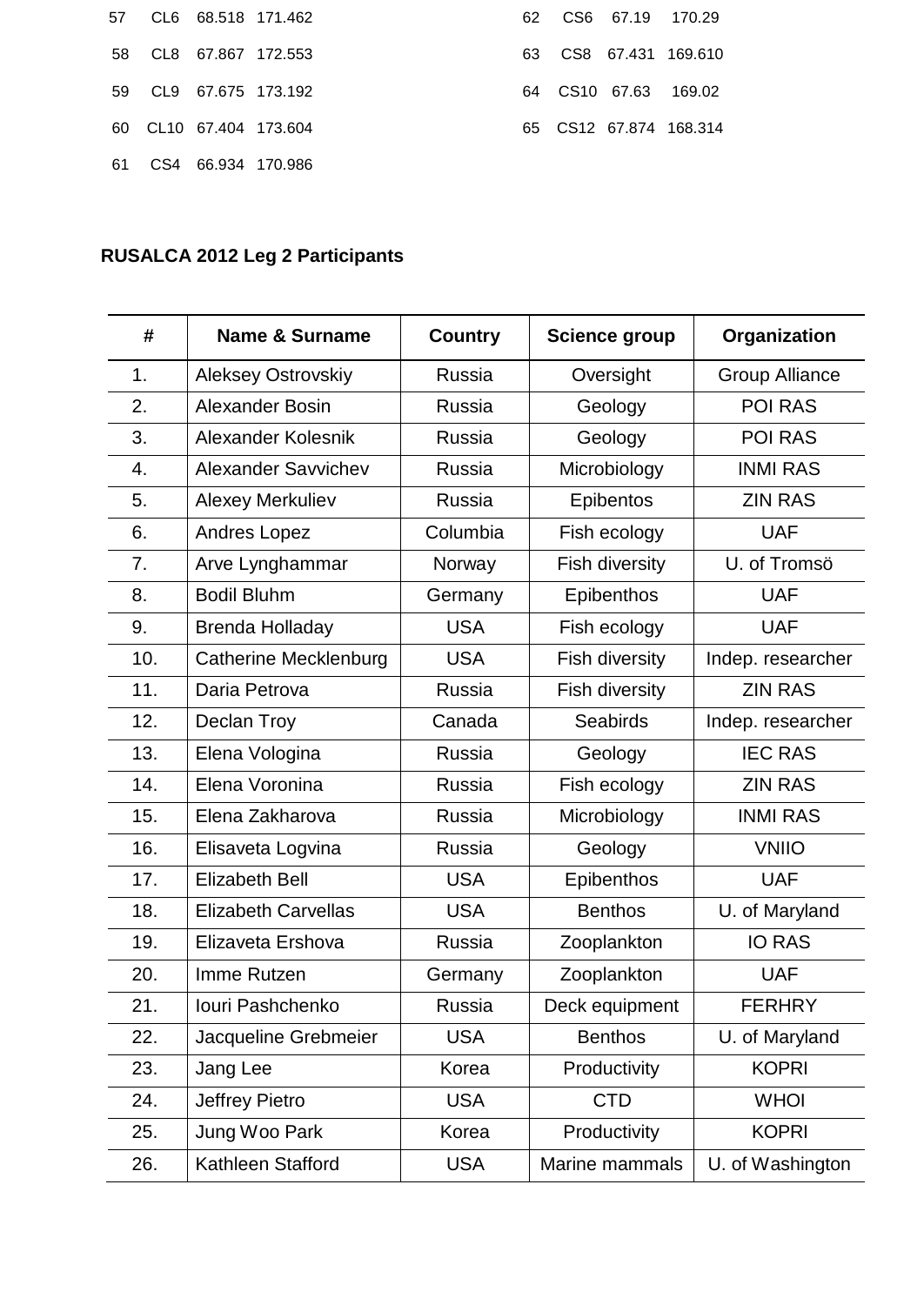| #   | <b>Name &amp; Surname</b> | <b>Country</b> | <b>Science group</b>   | Organization   |
|-----|---------------------------|----------------|------------------------|----------------|
| 27. | <b>Katrin Iken</b>        | Germany        | <b>Epibenthos</b>      | <b>UAF</b>     |
| 28. | <b>Kelly Walker</b>       | <b>USA</b>     | Fish ecology           | <b>UAF</b>     |
| 29. | Ksenia Kosobokova         | Russia         | Zooplankton            | <b>IO RAS</b>  |
| 30. | Maria Pisareva            | Russia         | <b>CTD</b>             | <b>IO RAS</b>  |
| 31. | <b>Marshall Swartz</b>    | <b>USA</b>     | <b>CTD</b>             | <b>WHOI</b>    |
| 32. | Michael Kong              | <b>USA</b>     | <b>Nutrients</b>       | <b>UAF</b>     |
| 33. | Mikhail Zhukov            | Russia         | <b>UAF</b>             | <b>ZIN RAS</b> |
| 34. | Monika Kedra              | Poland         | <b>Benthos</b>         | U. of Maryland |
| 35. | Rebecca Garley            | United Kingdom | <b>CTD</b>             | <b>BIOS</b>    |
| 36. | <b>Russell Hopcroft</b>   | Canada         | Zooplankton            | <b>UAF</b>     |
| 37. | Sergey Yarosh             | <b>Russia</b>  | Deck equipment         | <b>FERHRY</b>  |
| 38. | Stanislav Denisenko       | <b>Russia</b>  | <b>Epibenthos</b>      | <b>ZIN RAS</b> |
| 39. | <b>Susan Mills</b>        | <b>USA</b>     | <b>CTD</b>             | <b>WHOI</b>    |
| 40. | Tatyana Matveeva          | Russia         | Geology                | <b>VNIIO</b>   |
| 41. | <b>Terry Whitledge</b>    | <b>USA</b>     | <b>Chief Scientist</b> | <b>UAF</b>     |
| 42. | <b>Vladimir Bakhmutov</b> | Russia         | Head of Expedition     | <b>GNINGI</b>  |
| 43. | Vladimir Skvortsov        | Russia         | <b>Epibentos</b>       | <b>ZIN RAS</b> |

#### **RUSALCA STATIONS Leg 2**

The research during the expedition was carried out in the Bering Strait, the East Siberian and the Chukchi Seas during two legs. A description of the oceanographic moorings and physics during Leg 1 from 10 to 20 July 2012 is contained in a separate report. At the beginning of leg 2 an additional special recovery leg was undertaken from Anadyr to Provedenia, Russia to retrieve three moorings that were deployed in the Russian EEZ during 2010. All moorings were recovered, data were downloaded and all instruments were brought by ship to Nome, USA . Participants in the Leg 2A mooring recovery operation included: Kathleen Crane, NOAA; Aleksey Ostrovskiy, Group Alliance; Vladimir Bakhmutov, GNINGI; Marshall Swartz,WHOI; Jeff Pietro WHOI; Jonathan Whitefield, UAF; Mike Kong, UAF; Alexander Bosin, POI; Alexander Kolesnik, POI; and Elena Vologina,IEC-RAS. After that mission was accomplished, leg 2B commenced with the arrival of R/V Professor Khromov and scientists in Nome, Alaska on 26 August 2012.

On the 27 of August, 2012, at 21.00 RV "Khromov" left the port of Nome for passage to the designated research area in the Chukchi Sea. During the period from 28 August through 3 September, RV "Khromov" sampled the combined oceanographic/biological stations in the sections CS and CL. This was a period of strong winds from the North and Northeast that were the long distance consequences of a typhoon that transited through the North Pacific. Several of the desired stations were aborted due to the poor weather conditions.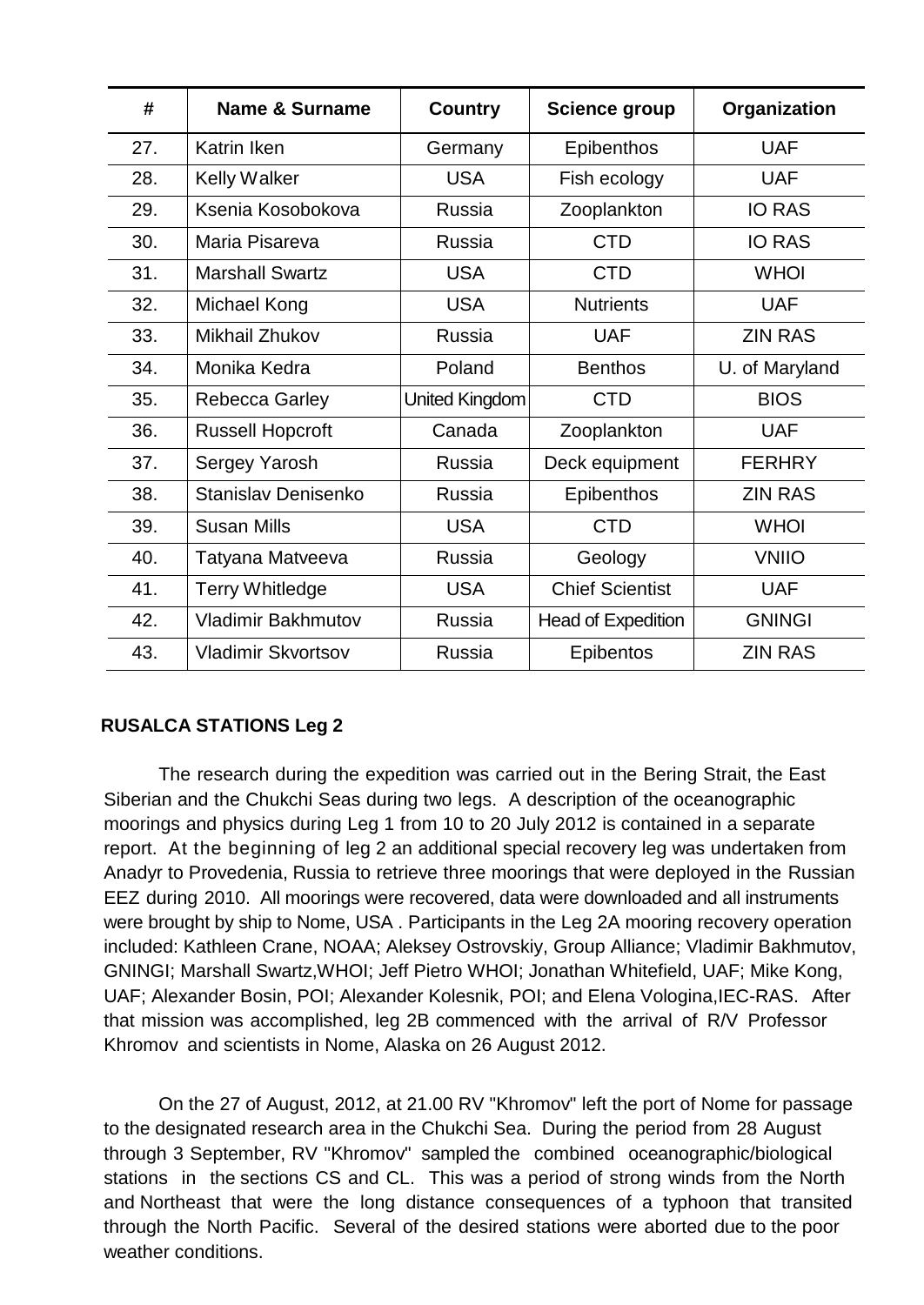During the period from 4 through 6 of September, RV "Khromov" worked on the CEN transect that extended to Wrangel Island during which time moderate (0.3-0.5 ice coverage) was encountered at the northern end. During the period from 7 through 9 September, RV "Khromov" worked on the multiple Herald Sea Valley (HC) transects during which moderate to heavy (0.6-0.8 ice coverage was encountered on the western ends of the lines. Stations HC17 through HC 32 were abandoned due to heavy sea ice conditions.

During the period from 9 through 11 September, RV "Khromov" steamed northward to sample stations G4 through G8 and to deploy an ice- tethered profiler (ITP) at 76N and 175W in 1500m of water. Passage through the heavy ice was slow and required multiple course changes and navigation through scattered leads that resulted in being farther away from the ITP site after 30 hours than when the effort was started. A difficult decision was made to abort the attempt to deploy the ITP due to lack of available time and the uncertainty of ice conditions for the return transit. Station HC70 was sampled at the turnaround location.

During the period from 11 through 15 September, RV "Khromov" steamed southward sampling sediments (G9 through SD1) on a transit to the CL and CS transect



stations which were not sampled due to the bad weather earlier in the expedition.

After the completion of the work on the 15 of September the vessel arrived at the port of Nome on 16 September for disembarkation of the scientific equipment and the participants of the expedition. Unfortunately, due to the shortened number of cruise days, bad weather conditions and unpredictable ice conditions several desirable transects and stations on the East Siberian Shelf and around Wrangel Island could not be sampled. Details of the observations will be reported as they

become available.